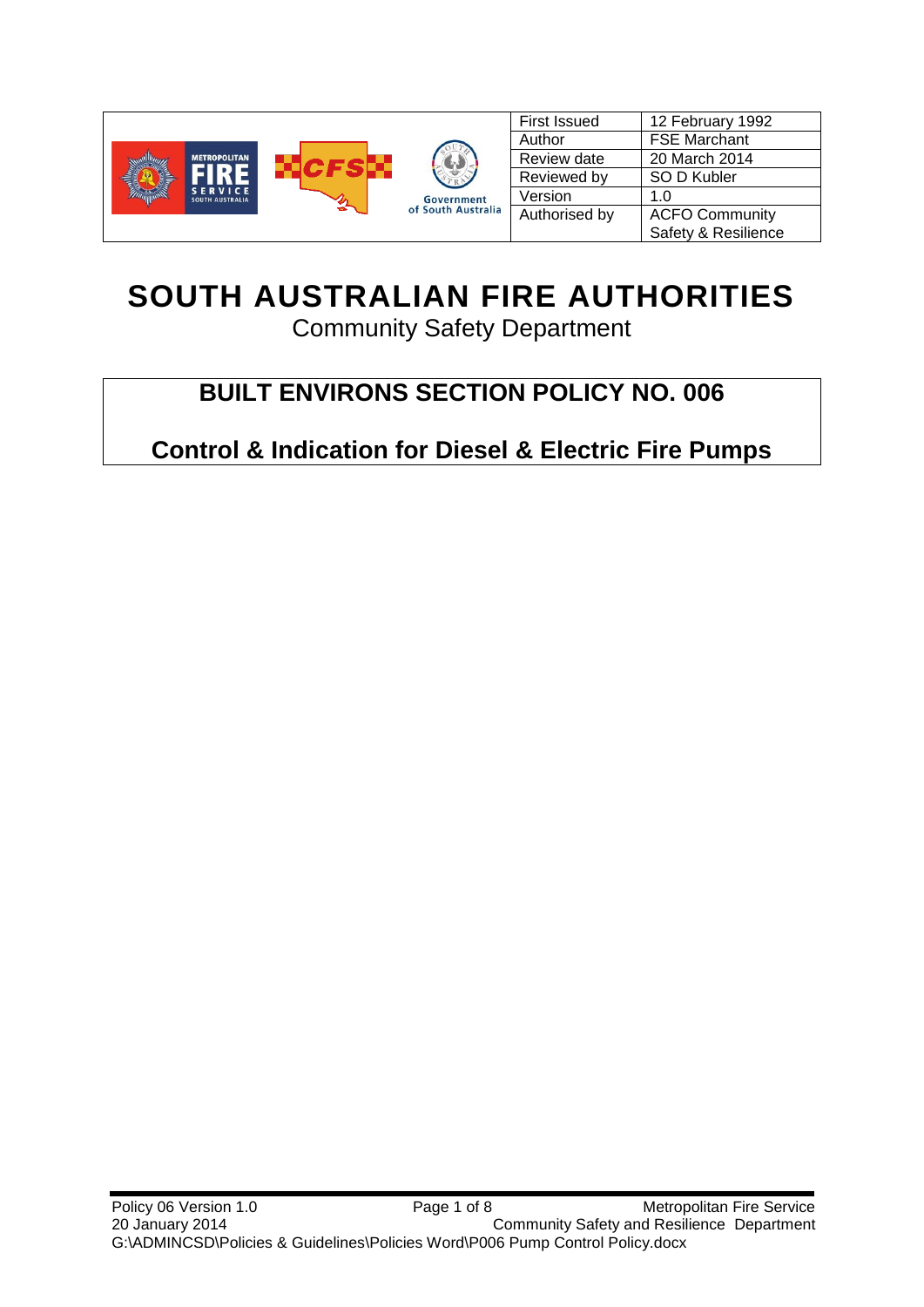#### **Revision History:**

| <b>Version</b> | <b>Revision Description</b>                          | Date             |
|----------------|------------------------------------------------------|------------------|
|                | First issue                                          | 12 February 1992 |
| В              | Review (FSE Marchant)                                | 3 March 2004     |
| 1.0            | <b>General Departmental</b><br>Review - all sections | 20 March 2014    |

#### **List of Amendments:**

| <b>Clause</b>                        | <b>Amendment</b>                 |
|--------------------------------------|----------------------------------|
| Document control/revision<br>history | added                            |
| Table/Glossary/Ref docs              | added                            |
| General                              | minor revisions and formatting   |
| 6. Diesel Exhaust                    | added                            |
|                                      | test/maintenance regimes updated |
|                                      |                                  |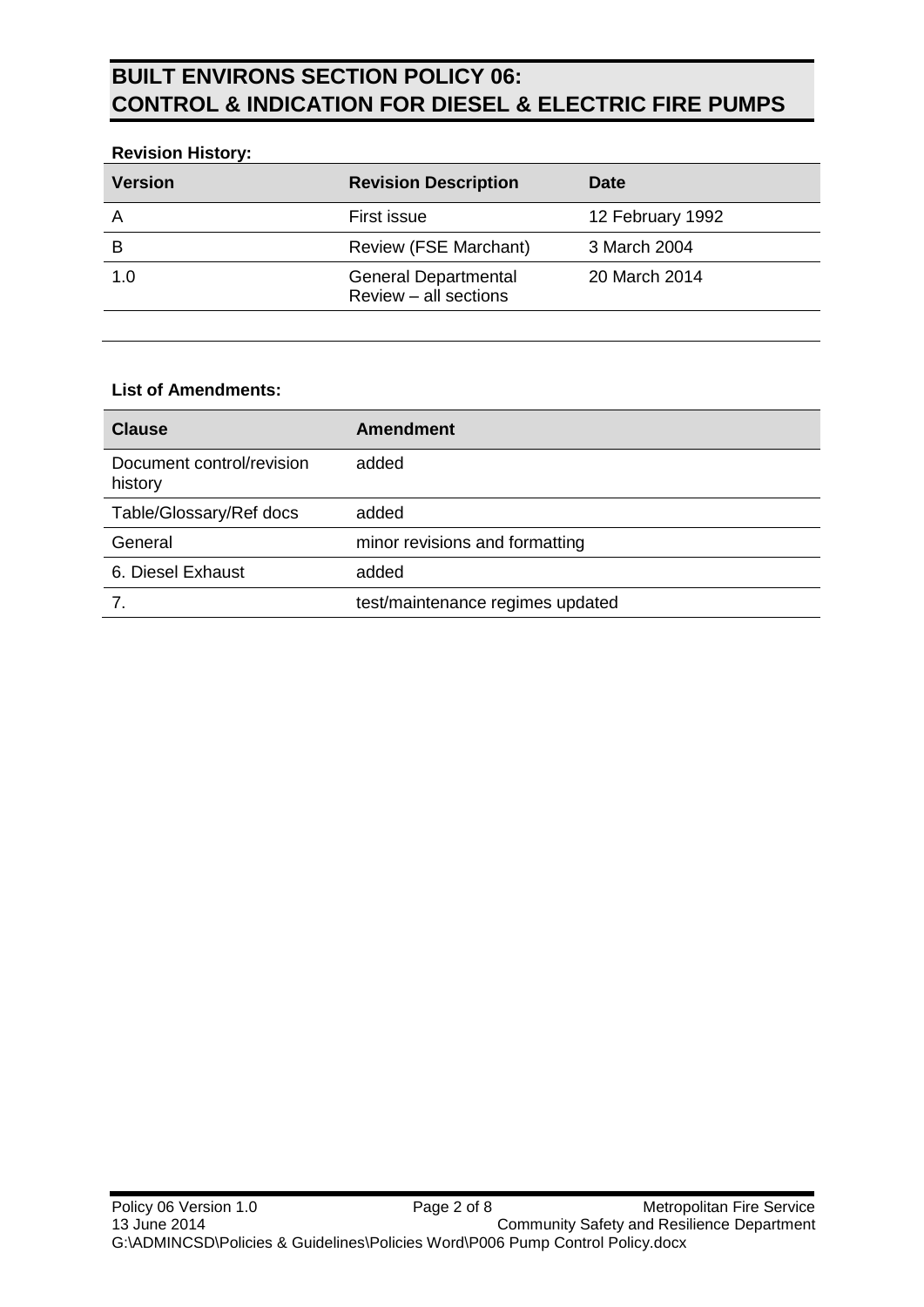## **Table of Contents**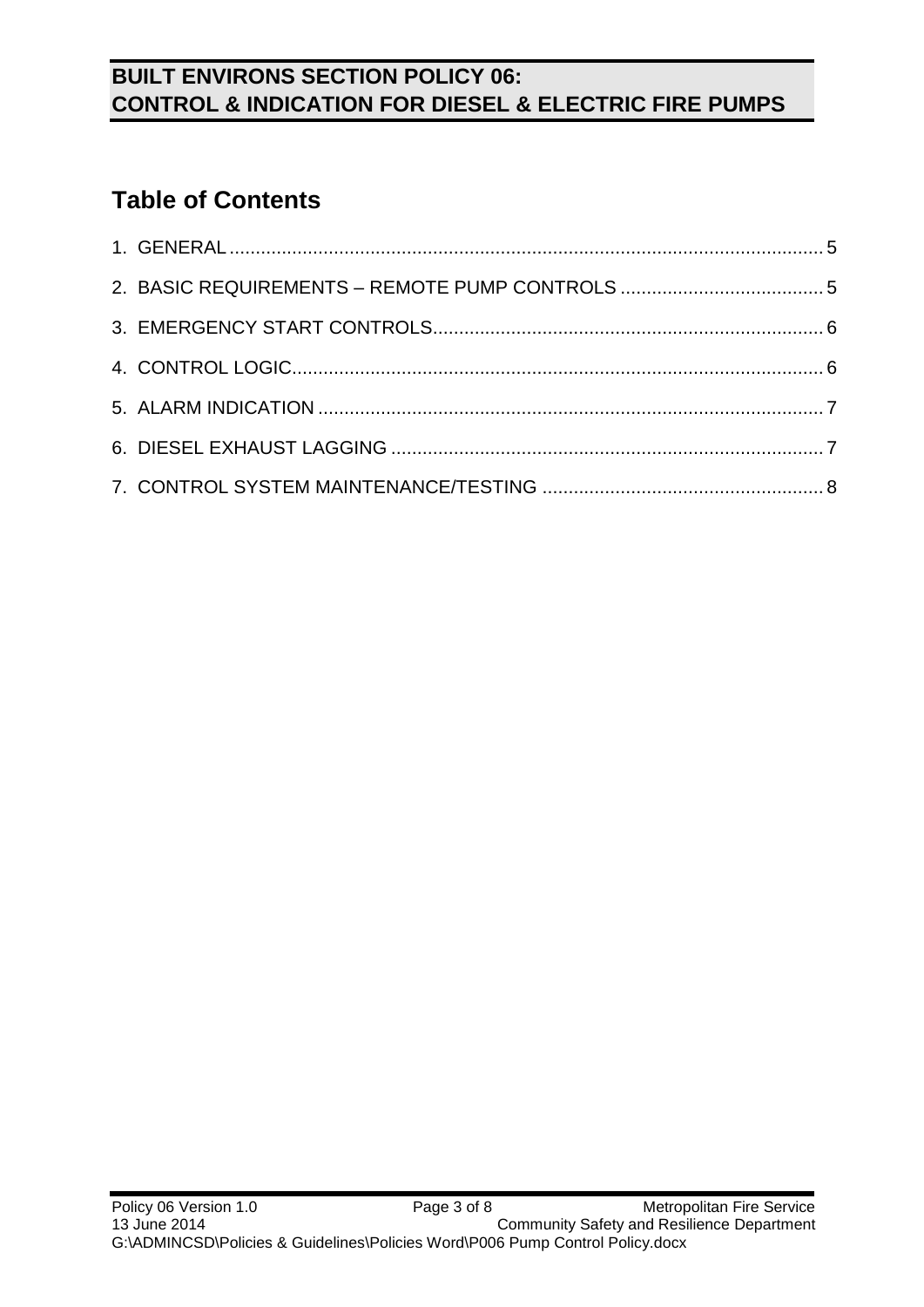#### **GLOSSARY**

| AS         | Australian Standard  |
|------------|----------------------|
| I FD.      | Light emitting diode |
| <b>FIP</b> | Fire Indicator Panel |

#### **REFERENCED DOCUMENTS**

The following Australian Standards are referred to in this Schedule:

| AS 1851 | Australian Standard 1851 – 'Maintenance of fire protection systems<br>and equipment.                                 |
|---------|----------------------------------------------------------------------------------------------------------------------|
| AS 2118 | Australian Standard 2118 - 'Automatic fire sprinkler systems'.                                                       |
| AS 2419 | Australian Standard 2419 - 'Fire hydrant installations'.                                                             |
| AS 2941 | Australian Standard 2941 - 'Fixed fire protection installations -<br>Pumpset systems'.                               |
| NFPA 20 | National Fire Protection Association 20 – "Standard for the<br>Installation of Stationary Pumps for Fire Protection" |
| FM 3-7  | Factory Mutual Global, Data Sheet 3-7 "Fire Protection Pumps"                                                        |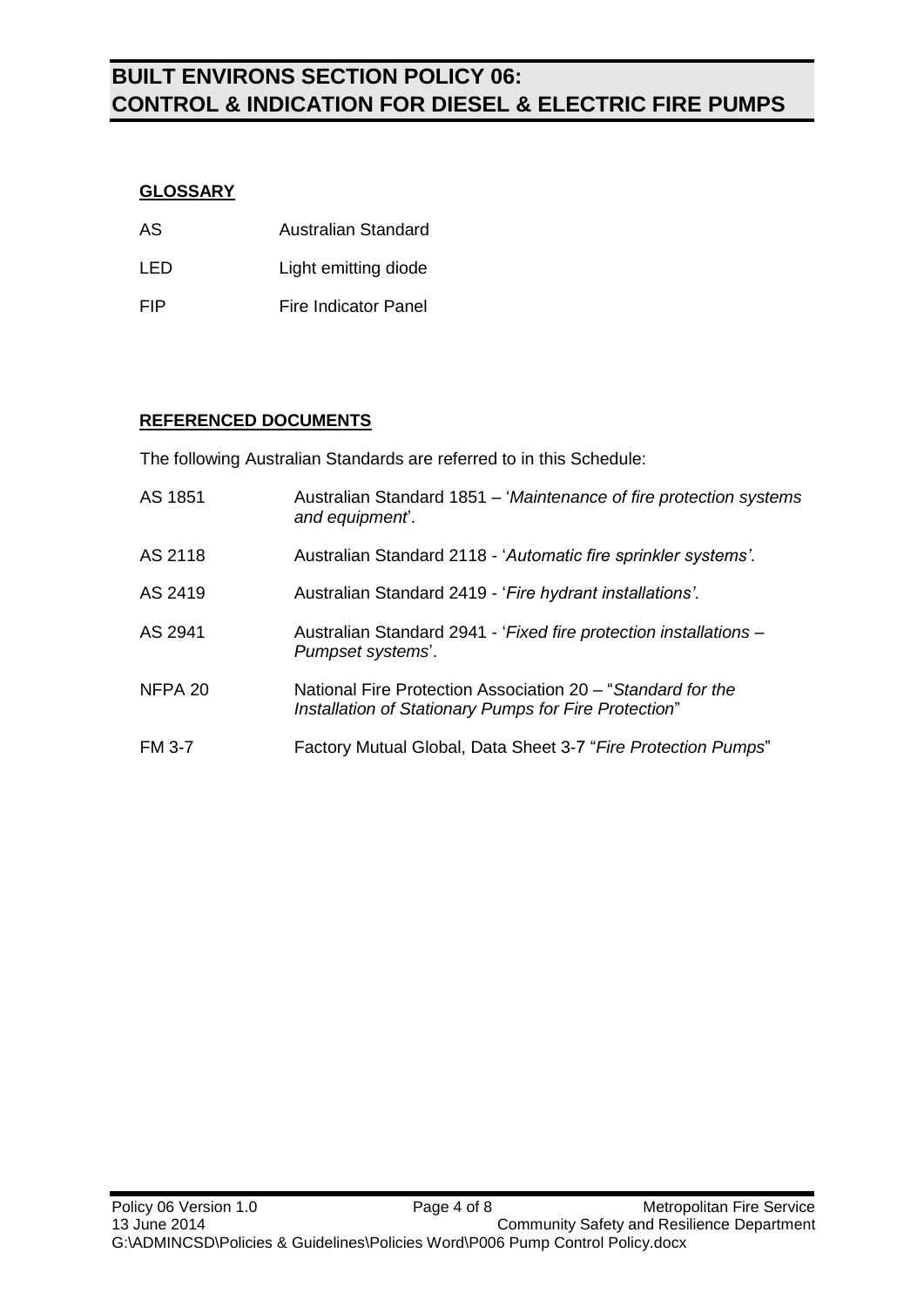#### <span id="page-4-0"></span>**1. GENERAL**

This policy document applies to the control and indication of diesel and electric fire pumps for hydrant, sprinkler and other systems such as foam, spray and deluge systems.

It is expected that the fire pump set installation shall be in accordance with the current version of AS2941and in some instances NFPA20 or FM Global Data Sheet 3-7 may be adopted to suit specific installation requirements.

For buildings without a fire indicator panel (FIP), pump control and indication must be local within the pump room.

Where the fire pump set is located remote from the building's main FIP, remote pump control and indication shall be provided at the main FIP.

This requirement may be discussed with this Department to determine applicability.

#### <span id="page-4-1"></span>**2. BASIC REQUIREMENTS – REMOTE PUMP CONTROLS**

Where remote fire pump control and indication facilities are required, they shall be configured as below:

- a) A rotary "auto-off-on" key switch must be provided, one per pump, located within the FIP. Keys to such switches must only be removable in the auto position. The door to the FIP must be physically prevented from closing when the key is in any such switch.
- b) The following indication lamps (LED's) must be grouped adjacent to each switch in such a way that it is obvious to the operator as to which switch the indication lights refer to :
	- i) ON red to illuminate when the pump is running
	- ii) OFF green to illuminate when the pump is off
	- iii) LOCAL CONTROL amber to illuminate when the pump can only be controlled from the pump room.
- c) The individual fire pump controls must be clearly identified via permanent labelling.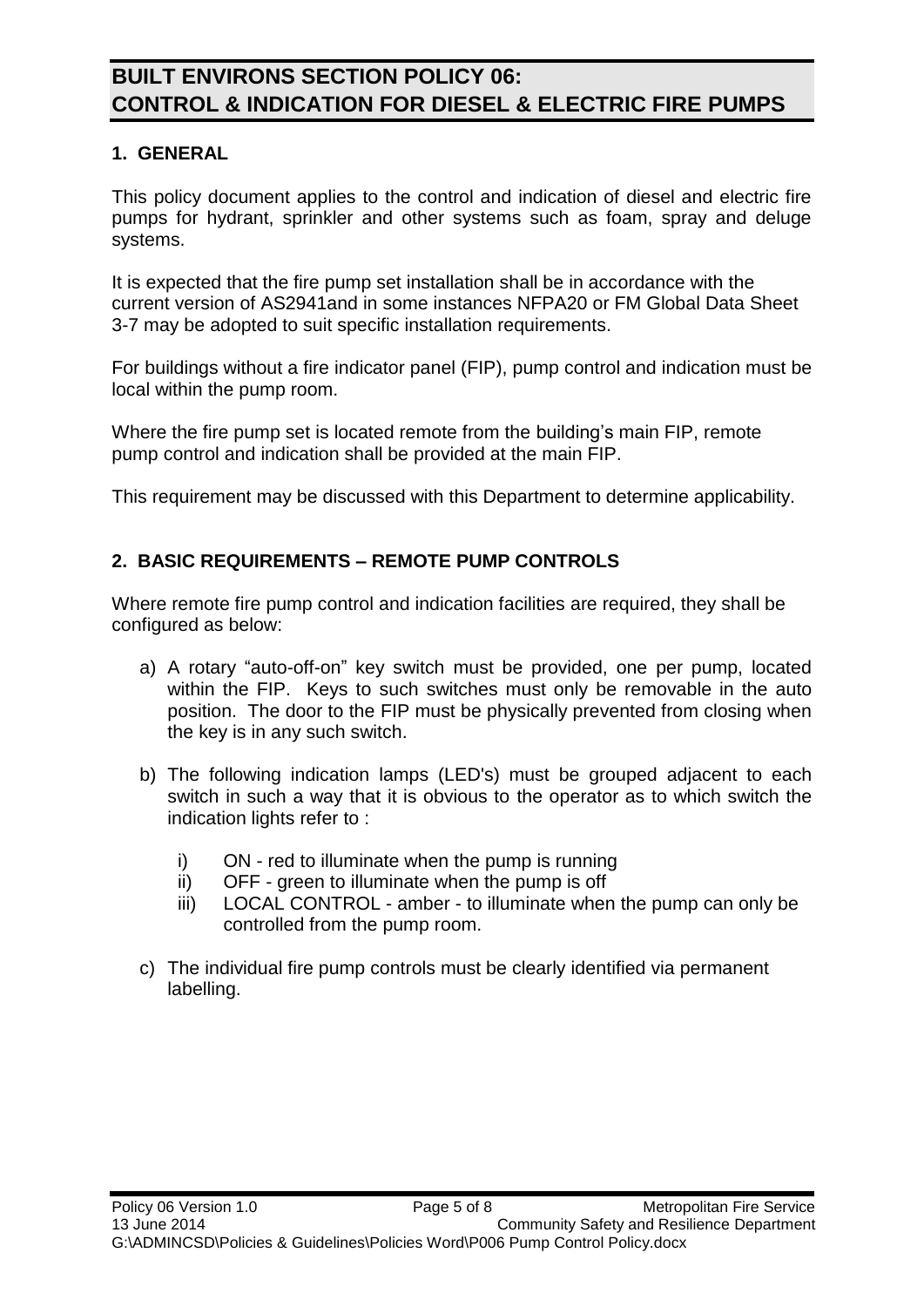#### <span id="page-5-0"></span>**3. EMERGENCY START CONTROLS**

The following emergency start controls must be located within the pump room as follows:

The following controls must be mounted on the engine driving the pump.

- a) A red knob rotary 3 position switch within a spring closing hinged hood, labelled as follows :
	- i) left position AUTO
	- ii) mid position LOCAL
	- iii) right position START

The start position must be maintained against a spring loading, which must automatically return the switch to local once the knob is released.

The hinged hood must be equal to a Clipsal 75 mm x 75 mm external weatherproof box, with an engraved label, 10 mm high upper case white lettering on a red background "EMERGENCY START".

- b) Diesel pump Unless a manual means of stopping the diesel engine is provide, then an additional engine stop control must be located adjacent to the "emergency start" enclosure.
	- i) a red push button labelled STOP
- c) Electric pump Stop control must be located adjacent to the "emergency start" enclosure:
	- i) a red push button labelled STOP

#### <span id="page-5-1"></span>**4. CONTROL LOGIC**

- a) Under normal conditions, all switches will be in the "auto" position.
- b) Depressurisation of the system must result in initiation of the of the automatic control start of the electric pump via a pressure switch. Further depressurisation of the system must result in initiation of the automatic control start of the diesel pump via a pressure switch.

Pump run/stop lamps located in the FIP must be initiated via a pressure switch located in each pump discharge so that operation will only result from an increase in pressure due to correct operation of the pump impeller.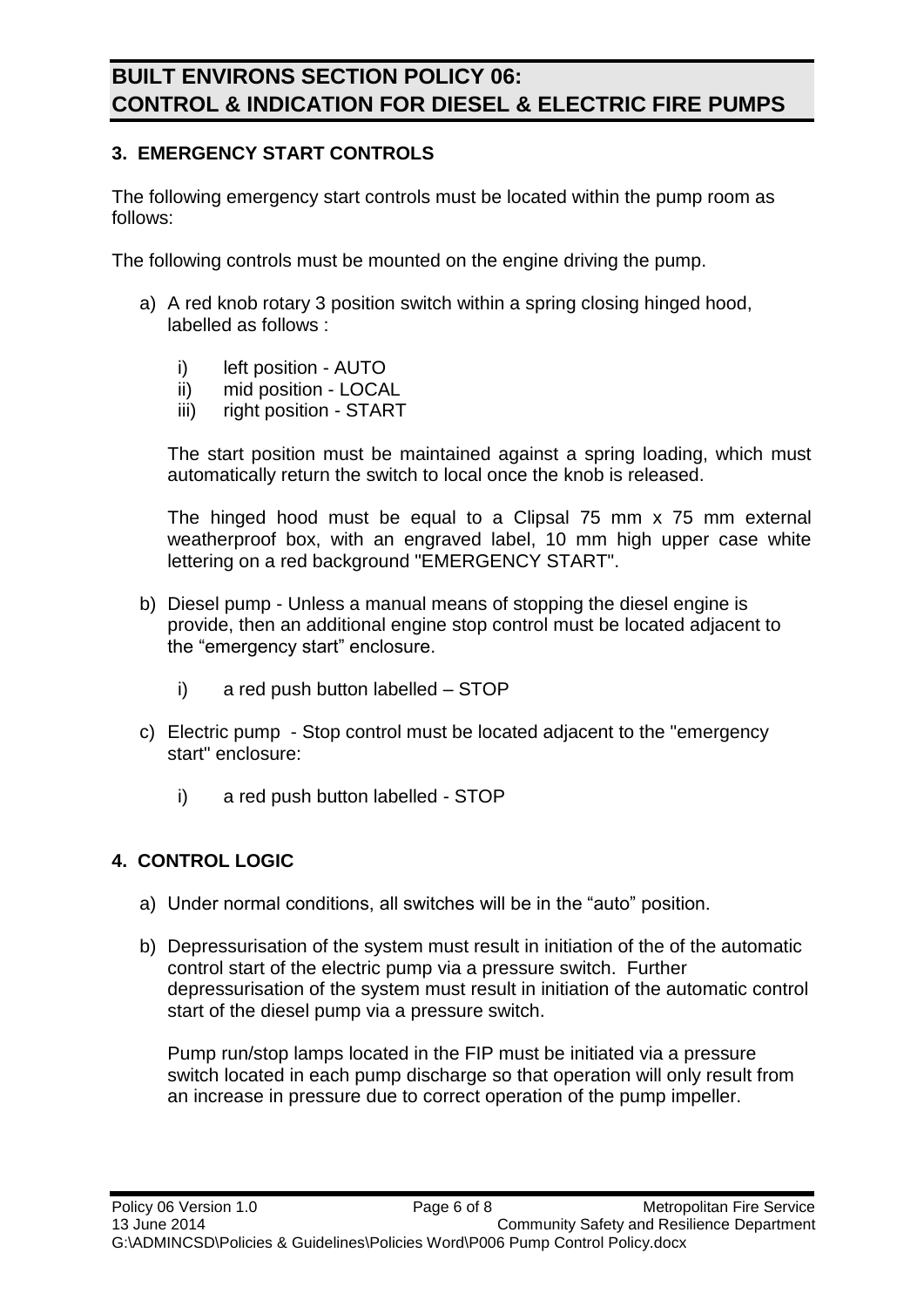- c) Whilst the emergency start switches in the pump room are in the "auto" position, "on", "off" and "auto" control of the pumps must be possible only from the FIP and installed pressure switches. No other switches must be introduced into the control train logic
- d) If an emergency start switch is operated in the pump room, the amber "local control" LED must illuminate in the FIP and the adjacent FIP key switch serving that pump must be rendered inoperative.
- e) The above local control indication must be interlocked with the local audible alarm, which must be muted whilst the door to the FIP is in the OPEN position.

#### <span id="page-6-0"></span>**5. ALARM INDICATION**

Notwithstanding the requirements of AS 2118, or AS 2149, the following alarms must provide a visual and audible warning within the pump room AND sound a bell above the entry door to the pump room.

- (a) Pump isolated at FIP;
- (b) Pump on "local" control;
- (c) Pump RUN;
- (d) Loss of power to battery charger;
- (e) Loss of A/C mains; and, where such additional alarms are installed
- (f) Low fuel;
- (g) Low fire water storage tank water level; and and
- (h) As agreed by the MFS.

Except for the "pump isolated at FIP", "local control" or "RUNn" alarm functions, any one of the above mentioned alarms must illuminate a flashing amber LED on the FIP, which must be labelled "PUMP ROOM FAULT ALARM".

The alarm must be integrated with the audible alarm at the FIP so that this alarm function will operate irrespective to FIP door open/close position.

#### <span id="page-6-1"></span>**6. DIESEL EXHAUST LAGGING**

Diesel exhaust manifolds and exhaust pipework and mufflers shall be suitably lagged with "fit for purpose" thermally protective material to reduce the likelihood of injury to any personnel operating within the vicinity of a compression ignition pump driver.